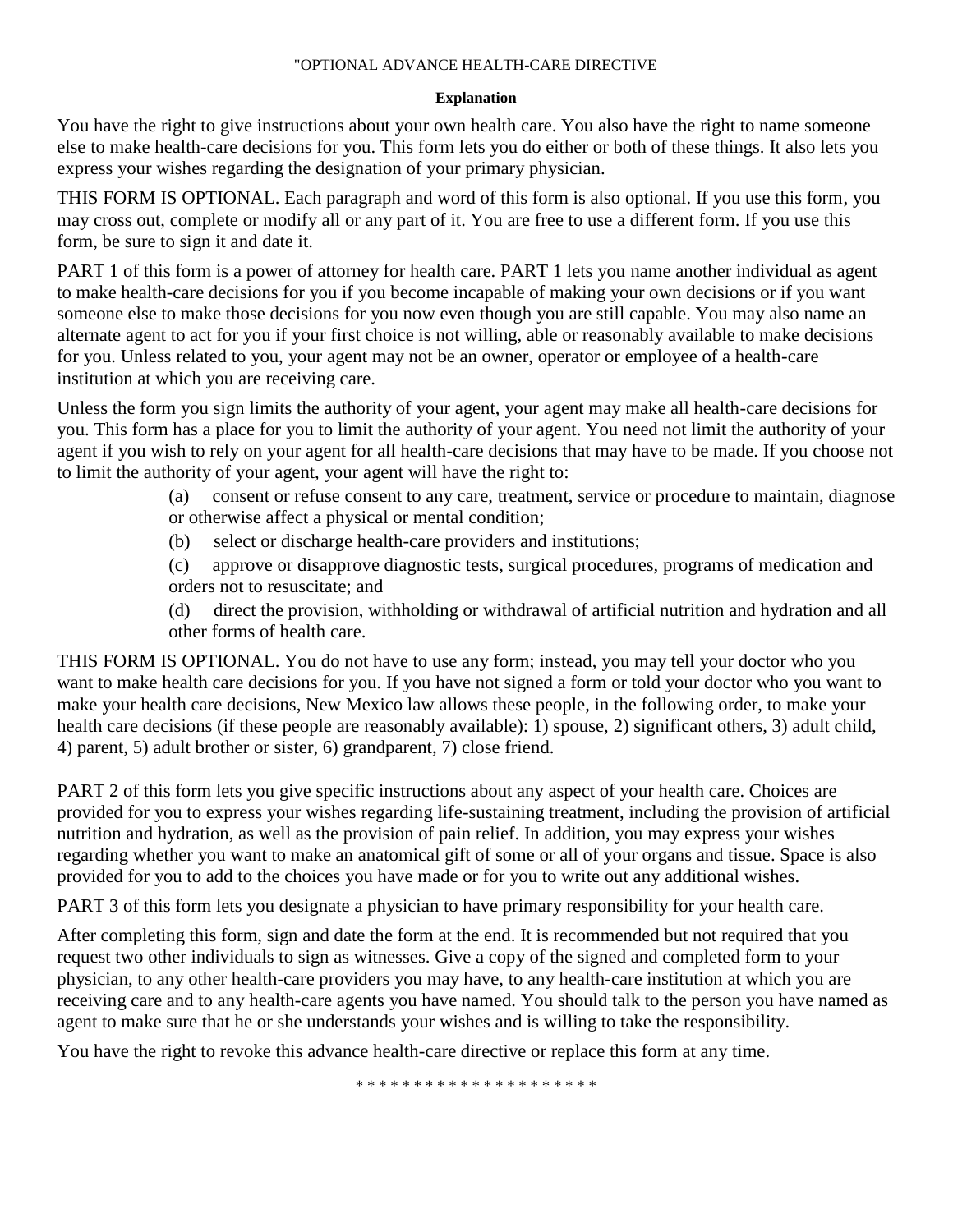#### PART 1

## POWER OF ATTORNEY FOR HEALTH CARE

(1) DESIGNATION OF AGENT: I designate the following individual as my agent to make health-care decisions for me:

| (name of individual you choose as agent) |  |                |            |  |  |
|------------------------------------------|--|----------------|------------|--|--|
| (address)                                |  | (city) (state) | (zip code) |  |  |
| (home phone) (work phone)                |  |                |            |  |  |

If I revoke my agent's authority or if my agent is not willing, able or reasonably available to make a health-care decision for me, I designate as my first alternate agent:

\_\_\_\_\_\_\_\_\_\_\_\_\_\_\_\_\_\_\_\_\_\_\_\_\_\_\_\_\_\_\_\_\_\_\_\_\_\_\_\_\_\_\_\_\_\_\_\_\_\_\_\_\_\_\_\_\_\_\_\_\_\_\_\_\_\_\_\_\_\_\_\_\_\_\_\_\_\_\_\_\_\_\_

\_\_\_\_\_\_\_\_\_\_\_\_\_\_\_\_\_\_\_\_\_\_\_\_\_\_\_\_\_\_\_\_\_\_\_\_\_\_\_\_\_\_\_\_\_\_\_\_\_\_\_\_\_\_\_\_\_\_\_\_\_\_\_\_\_\_\_\_\_\_\_\_\_\_\_\_\_\_\_\_\_\_\_

\_\_\_\_\_\_\_\_\_\_\_\_\_\_\_\_\_\_\_\_\_\_\_\_\_\_\_\_\_\_\_\_\_\_\_\_\_\_\_\_\_\_\_\_\_\_\_\_\_\_\_\_\_\_\_\_\_\_\_\_\_\_\_\_\_\_\_\_\_\_\_\_\_\_\_\_\_\_\_\_\_\_\_

\_\_\_\_\_\_\_\_\_\_\_\_\_\_\_\_\_\_\_\_\_\_\_\_\_\_\_\_\_\_\_\_\_\_\_\_\_\_\_\_\_\_\_\_\_\_\_\_\_\_\_\_\_\_\_\_\_\_\_\_\_\_\_\_\_\_\_\_\_\_\_\_\_\_\_\_\_\_\_\_\_\_\_

\_\_\_\_\_\_\_\_\_\_\_\_\_\_\_\_\_\_\_\_\_\_\_\_\_\_\_\_\_\_\_\_\_\_\_\_\_\_\_\_\_\_\_\_\_\_\_\_\_\_\_\_\_\_\_\_\_\_\_\_\_\_\_\_\_\_\_\_\_\_\_\_\_\_\_\_\_\_\_\_\_\_\_

\_\_\_\_\_\_\_\_\_\_\_\_\_\_\_\_\_\_\_\_\_\_\_\_\_\_\_\_\_\_\_\_\_\_\_\_\_\_\_\_\_\_\_\_\_\_\_\_\_\_\_\_\_\_\_\_\_\_\_\_\_\_\_\_\_\_\_\_\_\_\_\_\_\_\_\_\_\_\_\_\_\_\_

\_\_\_\_\_\_\_\_\_\_\_\_\_\_\_\_\_\_\_\_\_\_\_\_\_\_\_\_\_\_\_\_\_\_\_\_\_\_\_\_\_\_\_\_\_\_\_\_\_\_\_\_\_\_\_\_\_\_\_\_\_\_\_\_\_\_\_\_\_\_\_\_\_\_\_\_\_\_\_\_\_\_\_

\_\_\_\_\_\_\_\_\_\_\_\_\_\_\_\_\_\_\_\_\_\_\_\_\_\_\_\_\_\_\_\_\_\_\_\_\_\_\_\_\_\_\_\_\_\_\_\_\_\_\_\_\_\_\_\_\_\_\_\_\_\_\_\_\_\_\_\_\_\_\_\_\_\_\_\_\_\_\_\_\_\_\_

(name of individual you choose as first alternate agent)

(address) (city) (state) (zip code)

(home phone) (work phone)

If I revoke the authority of my agent and first alternate agent or if neither is willing, able or reasonably available to make a health-care decision for me, I designate as my second alternate agent:

(name of individual you choose as second alternate agent)

(address) (city) (state) (zip code)

(home phone) (work phone)

(2) AGENT'S AUTHORITY: My agent is authorized to obtain and review medical records, reports and information about me and to make all health-care decisions for me, including decisions to provide, withhold or withdraw artificial nutrition, hydration and all other forms of health care to keep me alive, except as I state here:

(Add additional sheets if needed.)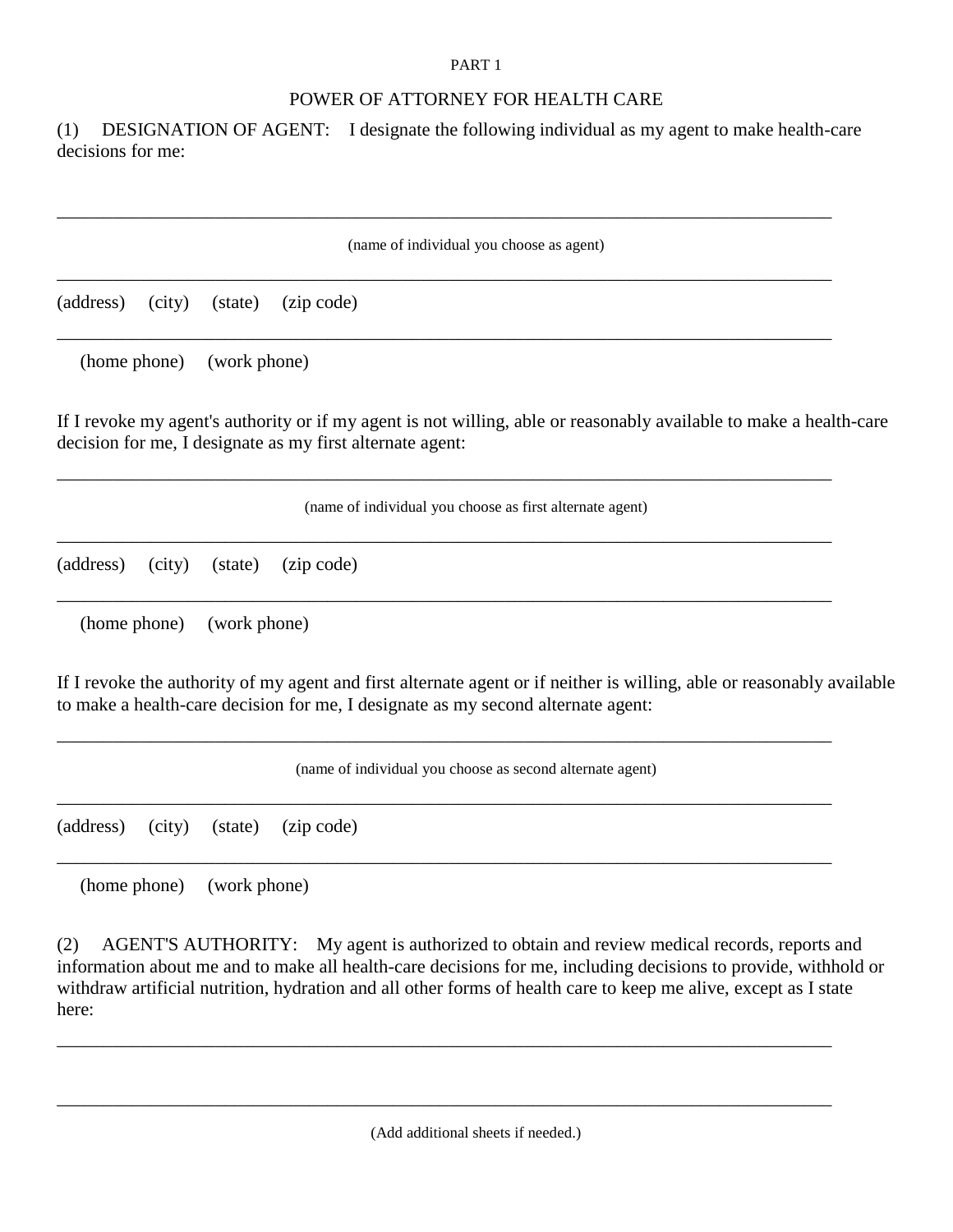(3) WHEN AGENT'S AUTHORITY BECOMES EFFECTIVE: My agent's authority becomes effective when my primary physician and one other qualified health-care professional determine that I am unable to make my own health-care decisions. If I initial this box  $\lceil \cdot \rceil$ , my agent's authority to make health-care decisions for me takes effect immediately.

(4) AGENT'S OBLIGATION: My agent shall make health-care decisions for me in accordance with this power of attorney for health care, any instructions I give in Part 2 of this form and my other wishes to the extent known to my agent. To the extent my wishes are unknown, my agent shall make health-care decisions for me in accordance with what my agent determines to be in my best interest. In determining my best interest, my agent shall consider my personal values to the extent known to my agent.

(5) NOMINATION OF GUARDIAN: If a guardian of my person needs to be appointed for me by a court, I nominate the agent designated in this form. If that agent is not willing, able or reasonably available to act as guardian, I nominate the alternate agents whom I have named, in the order designated.

## PART 2

## INSTRUCTIONS FOR HEALTH CARE

If you are satisfied to allow your agent to determine what is best for you in making end-of-life decisions, you need not fill out this part of the form. If you do fill out this part of the form, you may cross out any wording you do not want.

(6) END-OF-LIFE DECISIONS: If I am unable to make or communicate decisions regarding my health care, and IF (i) I have an incurable or irreversible condition that will result in my death within a relatively short time, OR (ii) I become unconscious and, to a reasonable degree of medical certainty, I will not regain consciousness, OR (iii) the likely risks and burdens of treatment would outweigh the expected benefits, THEN I direct that my health-care providers and others involved in my care provide, withhold or withdraw treatment in accordance with the choice I have initialed below in one of the following three boxes:

[ ] I CHOOSE NOT To Prolong Life

I do not want my life to be prolonged.

[ ] I CHOOSE To Prolong Life

I want my life to be prolonged as long as possible within the limits of generally accepted health-care standards.

[ ] I CHOOSE To Let My Agent Decide

My agent under my power of attorney for health care may make life-sustaining treatment decisions for me.

(7) ARTIFICIAL NUTRITION AND HYDRATION: If I have chosen above NOT to prolong life, I also specify by marking my initials below:

- [ ] I DO NOT want artificial nutrition OR
- [  $\vert$  I DO want artificial nutrition.
- [ ] I DO NOT want artificial hydration unless required for my comfort OR
- [ ] I DO want artificial hydration.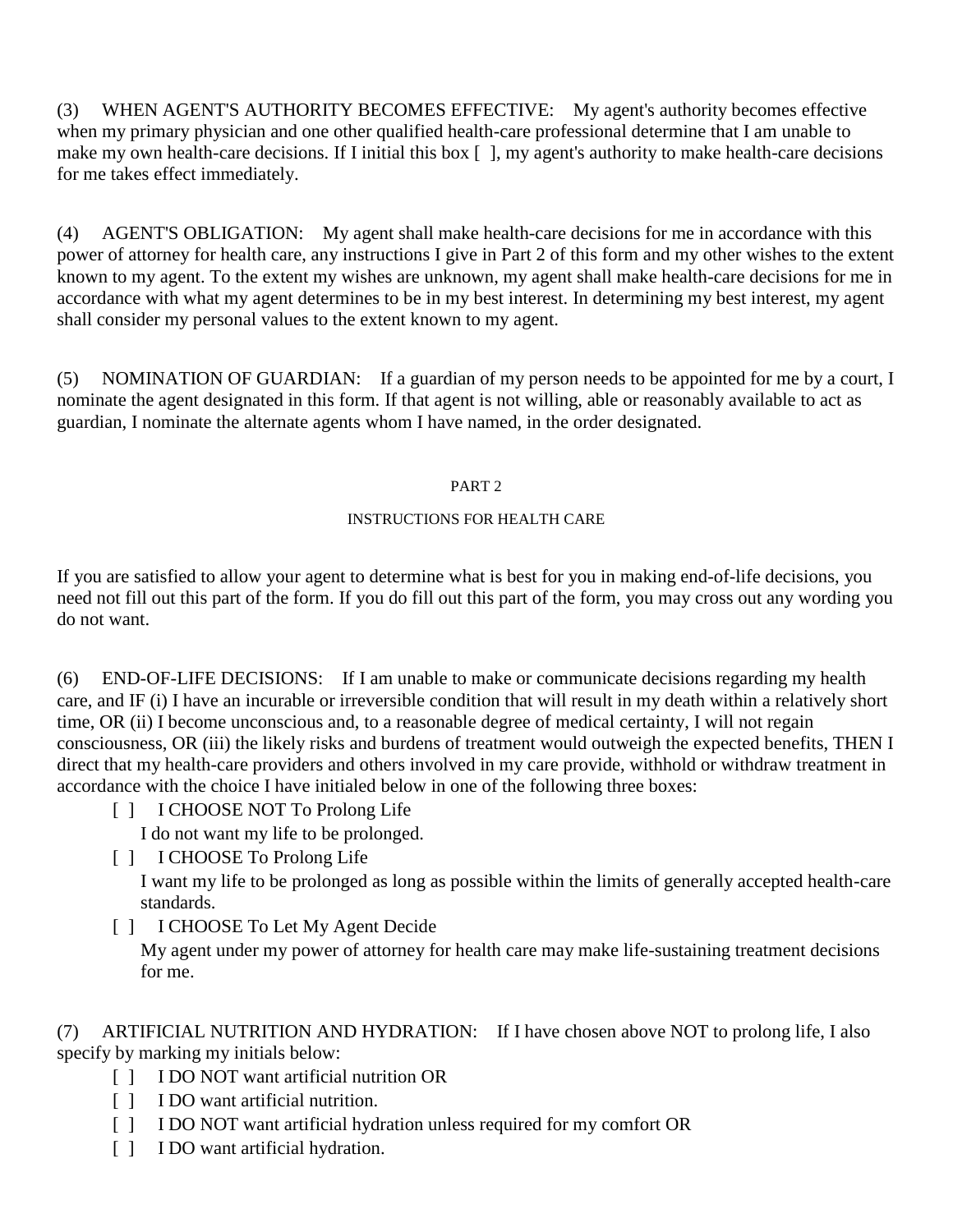(8) RELIEF FROM PAIN: Regardless of the choices I have made in this form and except as I state in the following space, I direct that the best medical care possible to keep me clean, comfortable and free of pain or discomfort be provided at all times so that my dignity is maintained, even if this care hastens my death:

\_\_\_\_\_\_\_\_\_\_\_\_\_\_\_\_\_\_\_\_\_\_\_\_\_\_\_\_\_\_\_\_\_\_\_\_\_\_\_\_\_\_\_\_\_\_\_\_\_\_\_\_\_\_\_\_\_\_\_\_\_\_\_\_\_\_\_\_\_\_\_\_\_\_\_\_\_\_\_\_\_\_\_

\_\_\_\_\_\_\_\_\_\_\_\_\_\_\_\_\_\_\_\_\_\_\_\_\_\_\_\_\_\_\_\_\_\_\_\_\_\_\_\_\_\_\_\_\_\_\_\_\_\_\_\_\_\_\_\_\_\_\_\_\_\_\_\_\_\_\_\_\_\_\_\_\_\_\_\_\_\_\_\_\_\_\_

\_\_\_\_\_\_\_\_\_\_\_\_\_\_\_\_\_\_\_\_\_\_\_\_\_\_\_\_\_\_\_\_\_\_\_\_\_\_\_\_\_\_\_\_\_\_\_\_\_\_\_\_\_\_\_\_\_\_\_\_\_\_\_\_\_\_\_\_\_\_\_\_\_\_\_\_\_\_\_\_\_\_\_

\_\_\_\_\_\_\_\_\_\_\_\_\_\_\_\_\_\_\_\_\_\_\_\_\_\_\_\_\_\_\_\_\_\_\_\_\_\_\_\_\_\_\_\_\_\_\_\_\_\_\_\_\_\_\_\_\_\_\_\_\_\_\_\_\_\_\_\_\_\_\_\_\_\_\_\_\_\_\_\_\_\_\_

(9) ANATOMICAL GIFT DESIGNATION: Upon my death I specify as marked below whether I choose to make an anatomical gift of all or some of my organs or tissue:

[ ] I CHOOSE to make an anatomical gift of all of my organs or tissue to be determined by medical suitability at the time of death, and artificial support may be maintained long enough for organs to be removed.

[ ] I CHOOSE to make a partial anatomical gift of some of my organs and tissue as specified below, and artificial support may be maintained long enough for organs to be removed.

[ ] I REFUSE to make an anatomical gift of any of my organs or tissue.

[ ] I CHOOSE to let my agent decide.

(10) OTHER WISHES: (If you wish to write your own instructions, or if you wish to add to the instructions you have given above, you may do so here.) I direct that:

\_\_\_\_\_\_\_\_\_\_\_\_\_\_\_\_\_\_\_\_\_\_\_\_\_\_\_\_\_\_\_\_\_\_\_\_\_\_\_\_\_\_\_\_\_\_\_\_\_\_\_\_\_\_\_\_\_\_\_\_\_\_\_\_\_\_\_\_\_\_\_\_\_\_\_\_\_\_\_\_\_\_\_

\_\_\_\_\_\_\_\_\_\_\_\_\_\_\_\_\_\_\_\_\_\_\_\_\_\_\_\_\_\_\_\_\_\_\_\_\_\_\_\_\_\_\_\_\_\_\_\_\_\_\_\_\_\_\_\_\_\_\_\_\_\_\_\_\_\_\_\_\_\_\_\_\_\_\_\_\_\_\_\_\_\_\_

(Add additional sheets if needed.)

# PART 3

# PRIMARY PHYSICIAN

(11) I designate the following physician as my primary physician:

(name of physician)

\_\_\_\_\_\_\_\_\_\_\_\_\_\_\_\_\_\_\_\_\_\_\_\_\_\_\_\_\_\_\_\_\_\_\_\_\_\_\_\_\_\_\_\_\_\_\_\_\_\_\_\_\_\_\_\_\_\_\_\_\_\_\_\_\_\_\_\_\_\_\_\_\_\_\_\_\_\_\_\_\_\_\_

\_\_\_\_\_\_\_\_\_\_\_\_\_\_\_\_\_\_\_\_\_\_\_\_\_\_\_\_\_\_\_\_\_\_\_\_\_\_\_\_\_\_\_\_\_\_\_\_\_\_\_\_\_\_\_\_\_\_\_\_\_\_\_\_\_\_\_\_\_\_\_\_\_\_\_\_\_\_\_\_\_\_\_

\_\_\_\_\_\_\_\_\_\_\_\_\_\_\_\_\_\_\_\_\_\_\_\_\_\_\_\_\_\_\_\_\_\_\_\_\_\_\_\_\_\_\_\_\_\_\_\_\_\_\_\_\_\_\_\_\_\_\_\_\_\_\_\_\_\_\_\_\_\_\_\_\_\_\_\_\_\_\_\_\_\_\_

(address) (city) (state) (zip code)